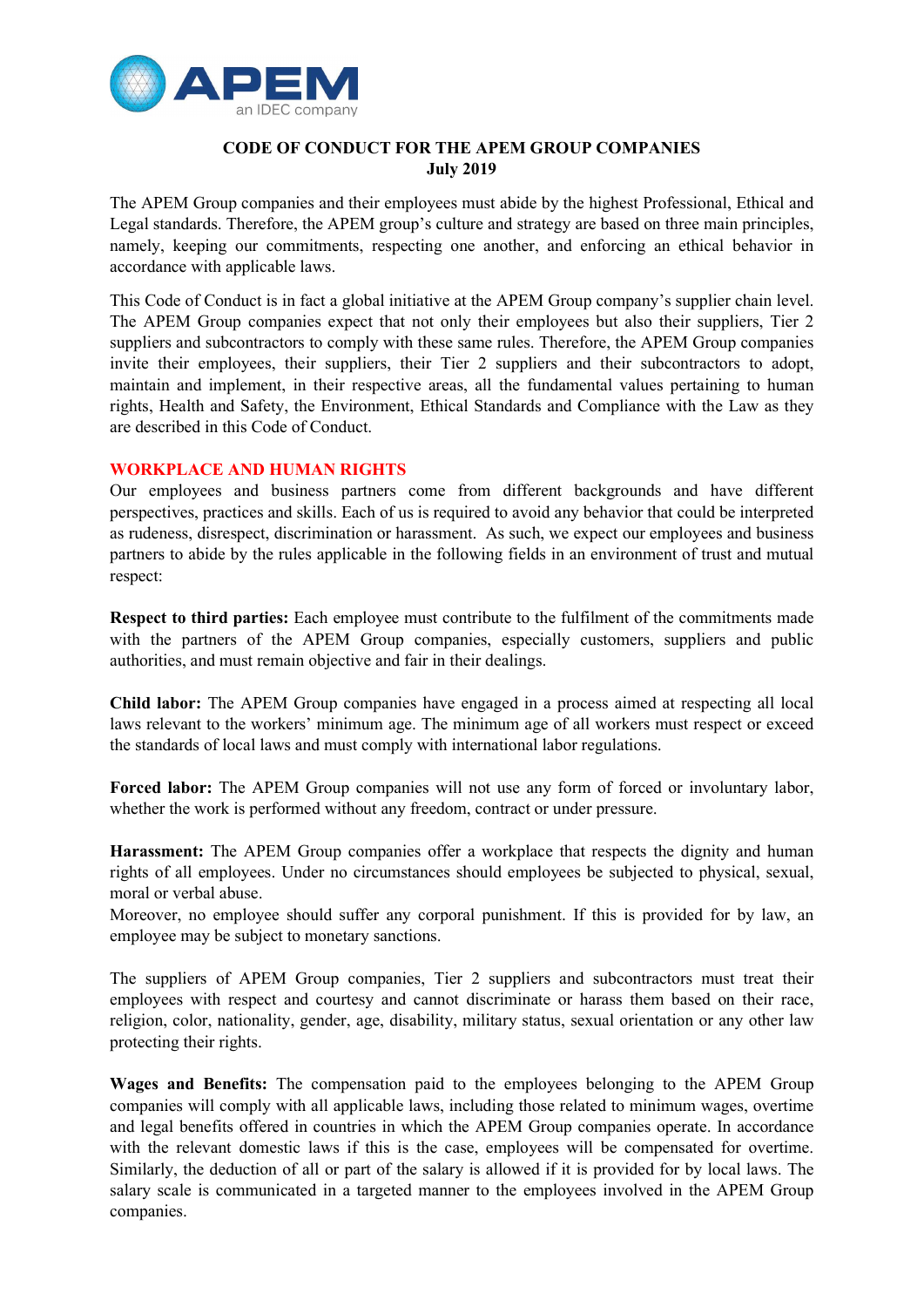

Freedom of Association: Open communication and direct contact between employees and the management of the APEM Group companies are the most effective ways to resolve disputes over remuneration and/or workplaces. The rights of the employees regarding freedom of association, freedom to join trade unions, freedom to seek representation or freedom to join employee representative committees must respect the applicable local laws. Employees will be able to openly communicate and share their grievances with management regarding working conditions and management practices without any fears of retaliation, intimidation or harassment.

Preventing discriminatory conduct: APEM Group companies are committed to providing their employees with equal opportunities for recognition and career development and regardless of their background, gender, beliefs or disability, and shall not tolerate any form of discrimination or harassment.

## HEALTH AND SAFETY

The safety of its employees is a priority for the APEM Group companies, and an everyday battle fought with humility and vigilance. The drive for efficiency must never override the need for safety. We all know, and we all apply, at any level and with the utmost discipline, the safety rules in place. Each of us has a personal responsibility and the authority to intervene in the event of non-compliance with these rules or if a risky situation is assessed. The APEM Group expects the same requirements from its suppliers, Tier 2 suppliers and their subcontractors.

Safety in the workplace: The APEM Group companies provide their employees with a safe and healthy work environment. We expect from our suppliers, Tier 2 suppliers and their subcontractors that they provide their employees with a safe working environment complete with preventative safety procedures and equipment that comply with all local laws as well as regulations.

Employees' exposure to potential safety hazards must be delayed by appropriate mitigation measures, the implementation of administrative checks, preventive maintenance, safe working practices and continuing training in the field of work safety.

Job-related accident and Illness : Procedures and systems must be implemented by our suppliers, Tier 2 suppliers and their subcontractors to prevent, manage, track and postpone a job-related accident or illness, including provisions to encourage proper reporting by the employees, the classification and reporting related to occupational injuries and illnesses, provide adequate medical treatment, investigate these cases and implement corrective actions to eliminate their causes and facilitate the return to work of the employees affected.

#### ENVIRONMENT

Environmental permits and reporting: All required environmental permits, authorizations and registrations must be obtained, maintained and updated. Similarly, operational reporting requirements must be monitored.

Pollution prevention and waste reduction: The waste of all types of resources, including water and energy, must be reduced or eliminated at the source or through practices such as change of production, maintenance and processes, substitution of raw materials, storage, through recycling and reusing raw materials.

## ETHICAL STANDARDS

Professional integrity: The highest standards of integrity must be established in all business interactions. APEM Companies have a zero-tolerance policy on all forms of corruption, extortion or embezzlement (covering all undertakings; offer, donation or acceptance of any bribe). All business relationships should be transparent, accurately executed and reflected in the company's books and in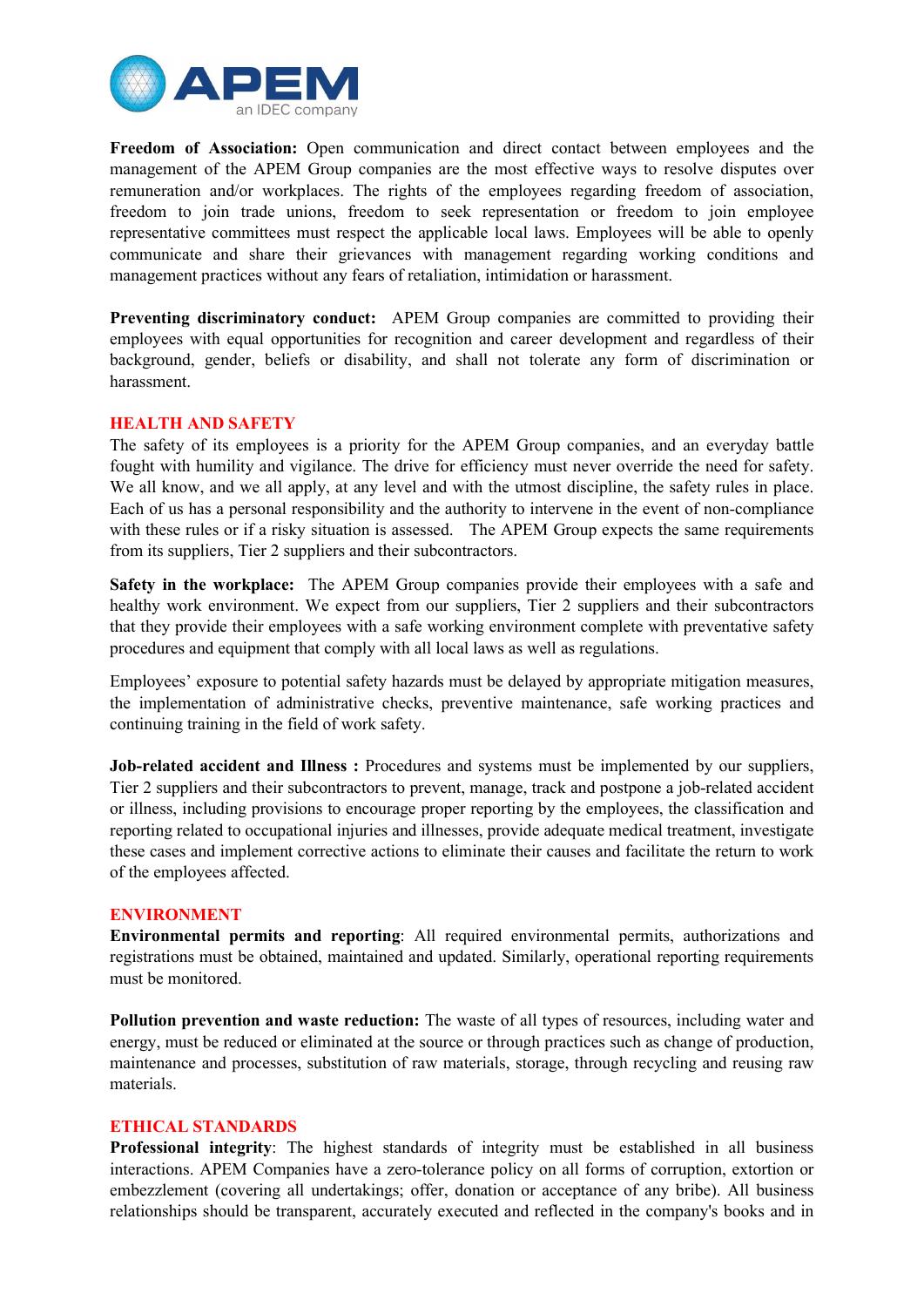

all business reports. Monitoring and enforcement procedures will be implemented to ensure compliance with anti-corruption laws. We expect the same level of requirements from our suppliers, Tier 2 suppliers and their subcontractors.

Compliance with laws on corruption: It is forbidden to pay, offer or grant unwarranted benefits in any form, directly or through an intermediary, to a private person or a government official in any country, to obtain preferential treatment or influence the outcome of a negotiation involving one of the APEM Group companies. Corruption is illegal in most if not all regions where we operate. In addition, laws like the U.S. Foreign Corrupt Practices Act and the U.K. Bribery Act apply beyond borders and to activities in other countries. Sanctions imposed for corruption are serious and engage the legal responsibility of both the Legal Entity and the individual concerned. The APEM Group companies are therefore paying the greatest attention to this subject.

Rewards, gifts and benefits: As a rule, accepting gifts and other benefits is prohibited if the interests of the Companies of the APEM Group are affected by it and if the professional independence of employees might be compromised, or seemingly. Accepting gifts and other benefits is only authorized if the estimated value of the gift does not exceed the maximum limit of 100 euros within the European Union. In other countries, this value is adjusted to local standards. The gifts received by the employees of the APEM Group companies will go into a common fund within the company concerned to be distributed to a charity at the end of each calendar year.

Invitations to business lunches or dinners can generally be accepted. As far as invitations to events without any strong professional ties such as attending a concert, a play, a sporting event or other similar events or evenings, each employee must verify that his/her participation in such an event is compliant with the practices of the profession. This means that the host is present, that this participation is of one-time nature. In all cases, the direct supervisor must be informed.

Business loyalty, advertising and competition: Standards in business loyalty, advertising and competition must be met. Appropriate means to safeguard customer information must be implemented.

Intellectual and industrial property: Intellectual property rights must be respected. Transfer of technology and of know-how must take place in a way that protects intellectual and industrial property rights.

Identity and privacy protection: Measures that ensure the confidentiality and protection of employee information must be implemented.

APEM Group companies are committed to protecting the personal information of all their employees and all persons with whom they do business, including suppliers, customers, consumers and employees. We therefore ask you to respect privacy and all information security laws and all regulatory provisions regarding the collection, storage, processing, transmission and sharing of personal information.

## LEGAL CONFORMITY

Conformity: APEM Companies comply with the laws of each country and each region regarding applicable competition rules and export restriction laws.

Privacy: All confidential information obtained during business must be protected to prevent any misuse, unsafe dissemination or disclosure to unauthorized persons. You must therefore obviously refrain from making false statements or from mishandling the confidential information in your possession.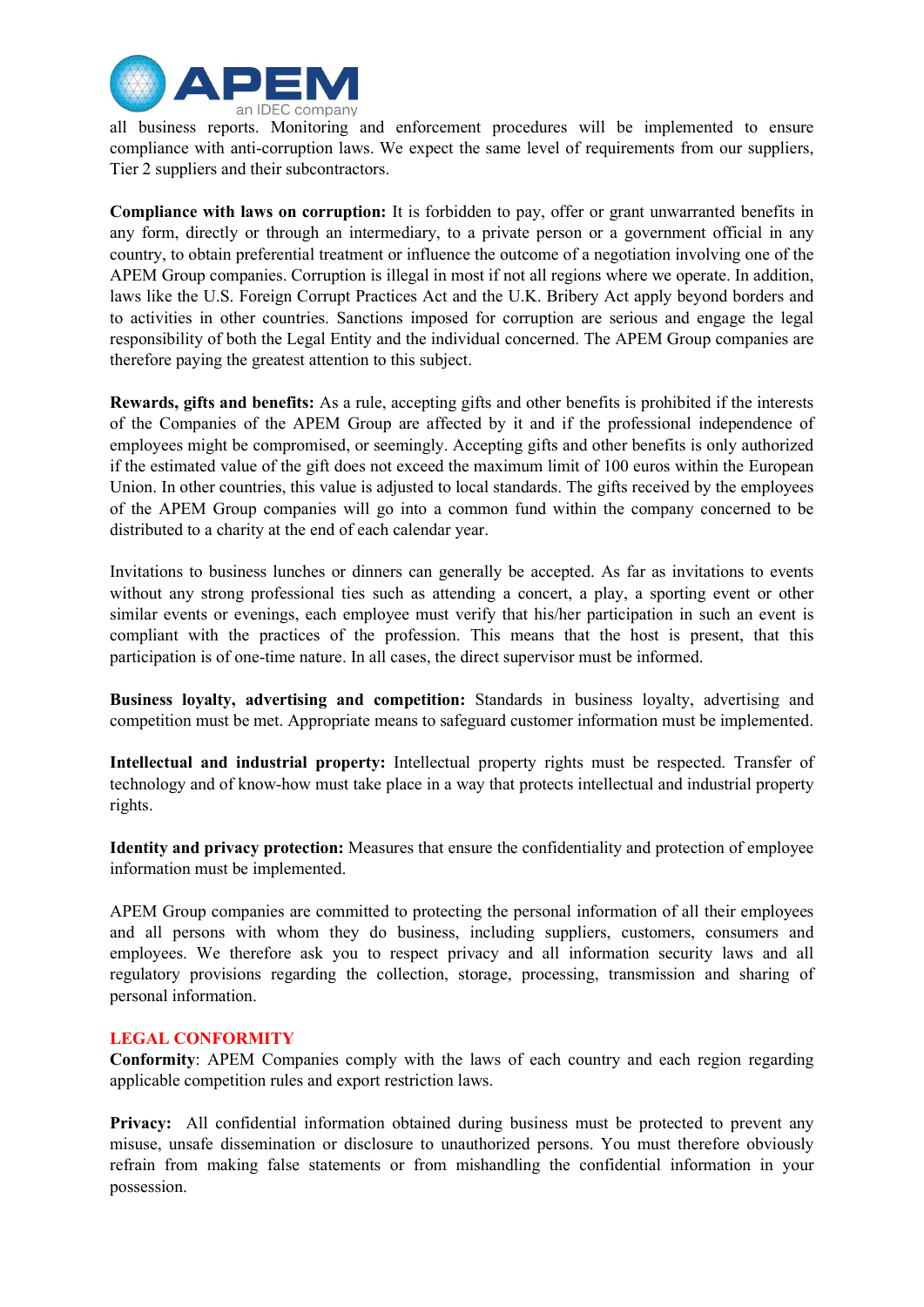

Compliance with competition law regulations: The law of competition applies to all aspects of a company's business activity: negotiations with customers and suppliers, contacts with competitors, marketing and sales promotion.

The following are forbidden: any agreement or even discussion with competitors regarding pricing or other trading conditions, production restriction, the distribution of customers or commercial territories.

It is up to each employee of the APEM Group companies to respect competition law.

Violating competition law poses serious threats to the company, its employees and shareholders. The law imposes penalties that can be significant for individuals and corporations while deeply damaging corporate reputation.

As a rule, we must never enter into agreements with competitors that may have the effect of restricting competition. Similarly, we must never use illegal or unethical methods to obtain information on competing companies.

Compliance with insider trading rules: Any employee with the knowledge of non-publicly available information which would be likely to influence the stock price of IDEC Corporation listed in the Tokyo Stock Exchange must refrain from disclosing it to anyone.

The latter must maintain the confidentiality of this information and must not carry out, nor advise a third party to carry out or have someone else carry out transactions on the shares of the IDEC Corporation.

Trading based on undisclosed internal information is illegal and contrary to the APEM Group policy.

Preventing conflicts of interest: Employees are required to avoid any situation that involves a conflict between their personal interests and the interests of the APEM Group.

Links with a competitor, customer or supplier: We may have a conflict of interest when an employee works simultaneously for a client, supplier or competitor or has significant interests, directly or indirectly, in those clients.

It is recommended that the employee, who may be in a situation involving a conflict of interest, bring it to the attention of his supervisor.

## PROTECTING THE ACTIVITIES OF THE APEM GROUP

Each employee must protect and keep confidential non-public data and documents of strategic, financial, technical or commercial nature, when their disclosure to third parties would be likely to harm the interests of the APEM Group companies.

Information protection: Similarly, personal, professional or privacy information is confidential and must be handled with all necessary precautions to prevent their tampering or disclosure.

The duty of confidentiality also applies to information entrusted by the partners and customers of the APEM Group companies. It is up to each employee of the APEM Group companies to respect these rules regarding information protection.

This duty of confidentiality continues even after the departure of the employee of the APEM Group companies.

Information on the economic activities, structure, financial situation and performance must be disclosed in accordance with the applicable regulations and laws in countries in which the APEM